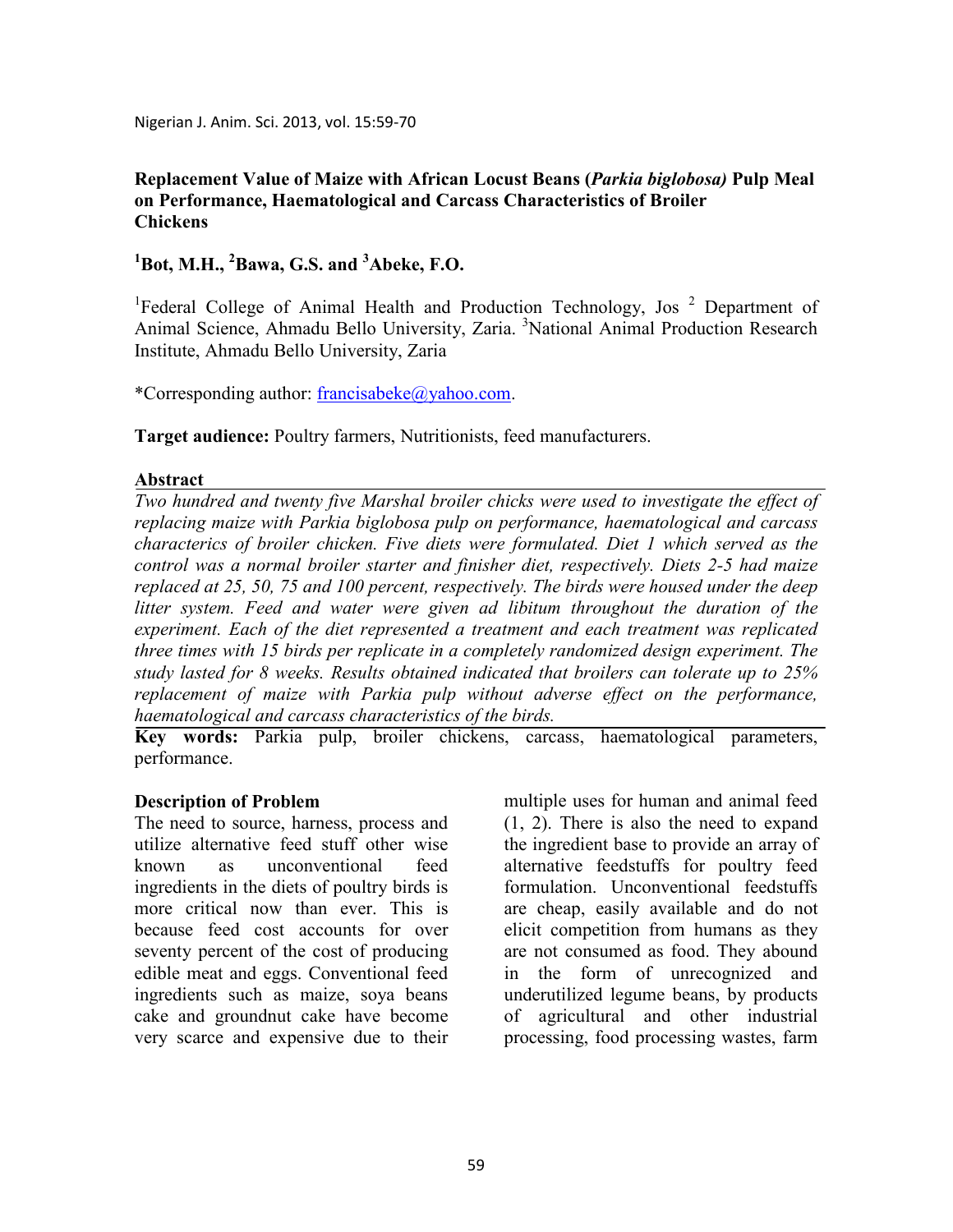wastes, homestead wastes and fermentation by products. These can be processed and packaged in such a way to make them suitable for incorporation into poultry diets (3,4). The result will be cheaper feed, reduced cost of meat and eggs and improvement in per capita animal protein intake. The benefit of this to a growing population like Nigeria which is presently being estimated at over 150 million cannot be over emphasized.The attendant malnutrition in Nigeria especially among children occasioned by very low animal protein intake of 7-8% as against the (5) recommendation of 35% per capita per day cannot be overlooked, hence urgent action is needed to improve the animal protein intake of Nigerians. This paper in an attempt to address this need, focuses on the replacement value of maize with *Parkia biglobosa* pulp meal in the diets of broiler chickens.

# **Materials and Methods** *Location of the study*

The study was conducted at the Large Animals' Experimental Station, National Veterinary Research Institute (NVRI) Vom, Nigeria. Vom is in the Plateau Savannah zone of Nigeria, with two distinct (dry and rainy) seasons. The dry season starts in October and ends in March with a temperature range of  $13^{\circ}$ C- $26^{\circ}$ C. While the rainy season is from April-September, and the temperature also ranges from  $16^{\circ}$ C-  $28^{\circ}$ C. The geographical location of Vom is 8° 45'E,  $9^{\circ}$  43`N and 4200 feet (1280m) above sea level. Mean relative humidity ranges from 14-17% (6, 7).

## *Source, Proximate analysis and antinutritional factor assay of Parkia bibloglosa Pulp*

The Parkia pulp used for the experiments was bought from local markets in Zaria and Giwa, Kaduna state. They were sieved to remove impurities and milled to obtained a smooth flour. The proximate analysis, nutritional composition and determination of the antinutritional factors (phytate and oxalate) of Parkia pulp were carried out according to (8) while the tannin content was determined using the method described by (9, 10).

## **Animal and their Management**  *Starter phase*

Two hundred and twenty five day-old Marshall broiler chicks were used for the experiment. The birds were weighed at the beginning of the experiment and randomly assigned to five dietary treatments containing replacement levels of maize with Parkia pulp at 0, 25, 50, 75 and 100%, respectively. The 100% level of inclusion, replaced maize completely in the diet. Diets were formulated to meet the (11) standard requirements. The experimental diets is presented in Table 1.The treatments were replicated three times with fifteen birds in each replicate and a total of forty-five birds per treatment in a completely randomised design. The chicks were brooded conventionally in a deep litter floor pen; using electric bulbs (200watts) as source of heat and light. Feed and water were supplied *ad libitum* to the birds throughout the starter phase of the experiment. Weighed leftover feed was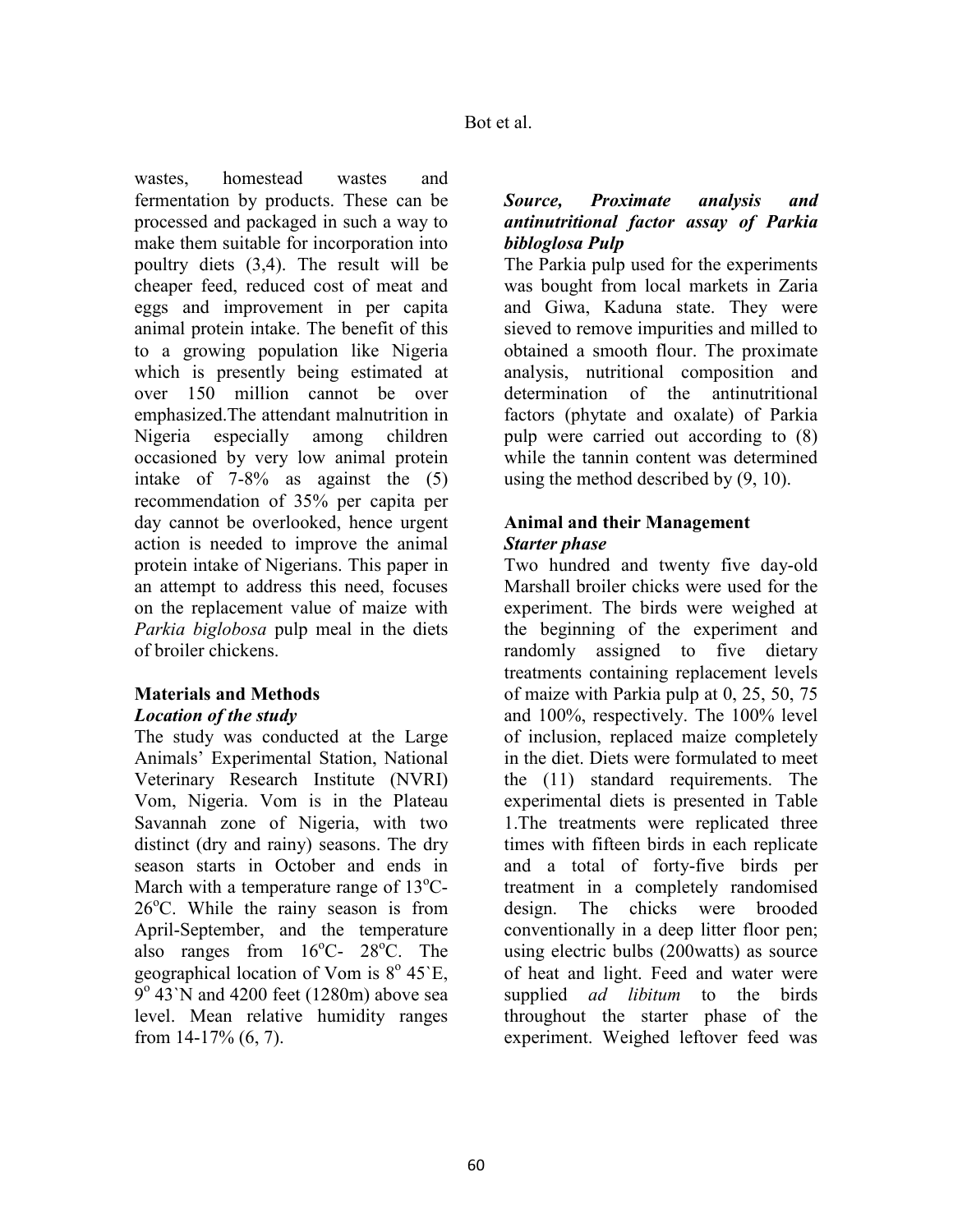also subtracted from the total feed supplied for the week to obtain feed consumption per week for each of the replicate. Routine vaccination and medication were administered as at when due. The starter phase lasted from 0-4 weeks.

|                            |                  | (%) maize replaced |       |       |            |
|----------------------------|------------------|--------------------|-------|-------|------------|
| <b>Ingredients</b>         | $\boldsymbol{0}$ | 25                 | 50    | 75    | 100        |
| Maize                      | 46.45            | 34.83              | 23.22 | 11.60 |            |
| Parkia pulp                |                  | 11.62              | 23.23 | 34.85 | 50.53      |
| Soyabean meal              | 35.05            | 35.05              | 35.05 | 35.05 | 30.97      |
| Wheat offal                | 9.00             | 9.00               | 9.00  | 9.00  | 9.00       |
| Fishmeal                   | 2.50             | 2.50               | 2.50  | 2.50  | 2.50       |
| Bonemeal                   | 2.00             | 2.00               | 2.00  | 2.00  | 2.00       |
| Lime stone                 | 1.00             | 1.00               | 1.00  | 1.00  | 1.00       |
| Lysine                     | 0.20             | 0.20               | 0.20  | 0.20  | 0.20       |
| Methionine                 | 0.25             | 0.25               | 0.25  | 0.25  | 0.25       |
| Premix*                    | 0.25             | 0.25               | 0.25  | 0.25  | 0.25       |
| Palm oil                   | 3.00             | 3.00               | 3.00  | 3.00  | 3.00       |
| Salt                       | 0.30             | 0.30               | 0.30  | 0.30  | 0.30       |
| Total                      | <b>100</b>       | <b>100</b>         | 100   | 100   | <b>100</b> |
| <b>Calculated Analysis</b> |                  |                    |       |       |            |
| Cost/kg                    | 96.16            | 90.93              | 86.64 | 81.88 | 72.34      |
| ME kcal/kg                 | 2870             | 2836               | 2797  | 2759  | 2749       |
| Crude protein%             | 23               | 23                 | 23    | 23    | 23         |
| Crude fibre                | 4.46             | 5.52               | 6.57  | 7.62  | 9.15       |
| Ether extract %            | 3.94             | 3.23               | 2.80  | 2.38  | 1.83       |
| Calcium %                  | 1.38             | 1.38               | 1.38  | 1.38  | 1.36       |
| Phosphorus %               | 0.63             | 0.63               | 0.63  | 0.63  | 0.61       |
| Cystine %                  | 0.31             | 0.32               | 0.31  | 0.32  | 0.30       |
| Lysine $%$                 | 1.45             | 1.73               | 2.00  | 2.28  | 2.55       |
| Methionine                 | 0.63             | 0.70               | 0.77  | 0.84  | 0.92       |

### **Table 1: Ingredient composition of broiler Starter Diets**

\*Optimix premix from Animal care provide/kg of diet: Vit A- 13340 i.u; Vit. D3- 2680 i.u; Vit.E- 10 i.u; Vit.K- 2.68mg; Calcium pantothenate- 10.68mg; Vit.B<sub>12</sub>-0.022mg; Folic acid- 0.668mg; Choline chloride- 400mg; Chlorotetracycline- 26.68mg; Manganese- 13mg; Iron- 66.68mg; Zinc, 53.34mg; Copper- 3.2mg; Iodine- 1.86mg; Cobalt- 0.268mg; Selenium- 0.108mg. ME –Metabolisable Energy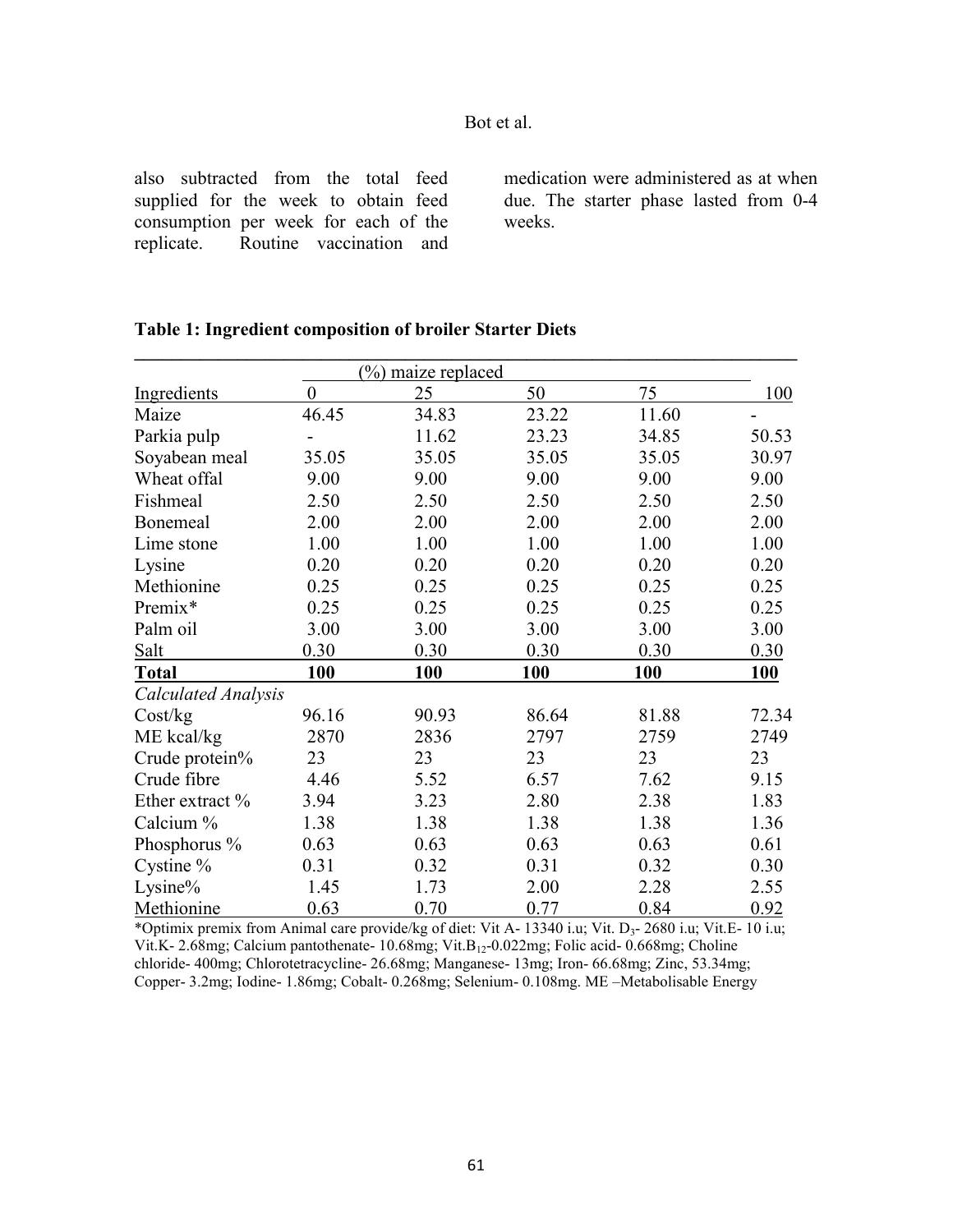|                            |                  | (%) maize replaced |            |            |       |
|----------------------------|------------------|--------------------|------------|------------|-------|
| Ingredients                | $\boldsymbol{0}$ | 25                 | 50         | 75         | 100   |
| Maize                      | 53.60            | 40.20              | 26.80      | 13.40      |       |
| Parkia pulp                |                  | 13.40              | 26.80      | 40.20      | 53.60 |
| Soyabean meal              | 26.40            | 26.40              | 26.40      | 26.40      | 21.90 |
| Wheat offal                | 10.50            | 10.50              | 10.50      | 10.50      | 10.50 |
| Fishmeal                   | 2.50             | 2.50               | 2.50       | 2.50       | 2.50  |
| Bonemeal                   | 2.00             | 2.00               | 2.00       | 2.00       | 2.00  |
| Lime stone                 | 1.00             | 1.00               | 1.00       | 1.00       | 1.00  |
| Lysine                     | 0.20             | 0.20               | 0.20       | 0.20       | 0.20  |
| Methionine                 | 0.25             | 0.25               | 0.25       | 0.25       | 0.25  |
| Premix*                    | 0.25             | 0.25               | 0.25       | 0.25       | 0.25  |
| Palm oil                   | 3.00             | 3.00               | 3.00       | 3.00       | 3.00  |
| Salt                       | 0.30             | 0.30               | 0.30       | 0.30       | 0.30  |
| <b>Total</b>               | 100              | <b>100</b>         | <b>100</b> | <b>100</b> | 100   |
| <b>Calculated Analysis</b> |                  |                    |            |            |       |
| Cost/kg                    | 73.81            | 68.73              | 63.63      | 56.54      | 51.77 |
| ME kcal/kg                 | 2928             | 2884               | 2840       | 2796       | 2783  |
| Crude protein%             | 20               | 20                 | 20         | 20         | 20    |
| Crude fibre                | 4.25             | 5.47               | 6.67       | 7.88       | 9.33  |
| Ether extract %            | 3.73             | 3.24               | 2.74       | 2.26       | 1.62  |
| Calcium %                  | 1.35             | 1.35               | 1.35       | 1.35       | 1.34  |
| Av. Phosphorus $\%$        | 0.58             | 0.58               | 0.58       | 0.58       | 0.55  |
| Cystine %                  | 0.25             | 0.26               | 0.27       | 0.26       | 0.26  |
| Lysine%                    | 1.24             | 1.56               | 1.88       | 2.20       | 2.51  |
| Methionine                 | 0.59             | 0.67               | 0.76       | 0.84       | 0.93  |

**Table 2: Ingredient Composition of Broiler Finisher Diets** 

\*Optimix premix from Animal care provide/kg of diet: Vit.A- 13,340 i.u; Vit. D<sub>3</sub>,-2680 i.u; Vit. E- 10 i.u; Vit.K- 2.68mg; Calcium pantothenate- 10.68mg; Vit.B<sub>12</sub>- 0.022mg; Folic acid- 0.668mg; Choline chloride-400mg; Chlorotetracycline- 26.68mg; Manganese- 13mg; Iron- 66.68mg; Zinc- 53.34mg; Copper- 3.2mg Iodine- 1.86mg; Cobalt- 0.268mg; Selenium- 0.108mg. ME – Metabolisable Energy

#### *Finisher phase*

At the end of the starter phase, all the birds were pooled together and fed a common diet for one week. After this, they were randomized and allotted to the five dietary treatments in a completely randomized design with 14 birds per replicate. The experimental diets for the finisher phase are presented in Table 2.

Feed and water were administered *ad libitum.* From the records taken in both phases,, feed intake, weight gain, feed conversion ratio and feed cost per kg gain were calculated. The finisher phase lasted from 5 - 8 weeks.

Towards the end of the finisher phase, 2mls of blood samples were collected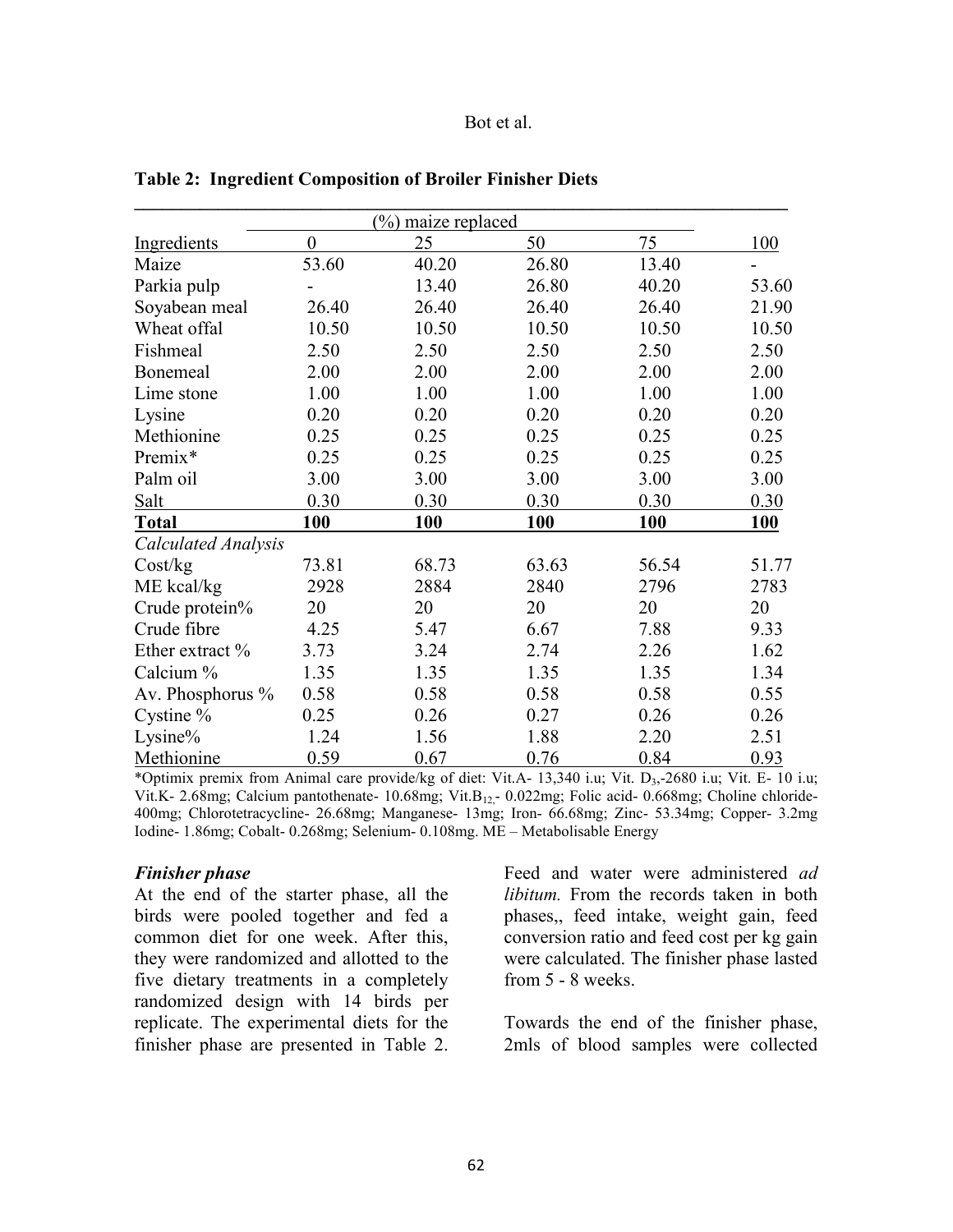from the wings of two birds per replicate in a bottle containing Ethylene Diamine Tetra-Acetic acid (EDTA). These were immediately taken to the Laboratory for analysis. At the end of the experiment, six birds from each treatment (two birds per replicate) were randomly selected based on average group weight. The selected birds were fasted over night, weighed, bled, dressed and eviscerated using the method described by (12).The prime cuts and organ weights were expressed as a percentage of live weight.

### **Results and Discussion**

The results of the proximate, nutrient composition and antinutritional factors of the Parkia Pulp are presented in Table 3. The proximate content of Parkia pulp were11.52% crude protein, 12.49% crude fibre, 3.09% ether extract, 4.08% ash and 68.32% Nitrogen free extract, respectively.

Parkia pulp had crude protein content similar to that of maize. This value is higher than 6.70%, 5.25%, 6.62% and 4.81% reported by (13, 14, 15and 16, respectively). The difference may be due to geographical locations, varietal differences or method of processing. The NFE value of 68.32 % is similar to 67.30% reported by (17) and 68.75% reported by (14). The high content of NFE makes it a good substitute for maize

as an energy source in poultry diets. The levels of reducing sugar (4.56mg/100g), ascorbic acid (24.22mg/100g) and total starch (5.84mg/100g) could be an indication that the pulp can supply soluble carbohydrate and other important nutrient in the diets of poultry birds.

Parkia pulp contained 150.00mg/100g oxalate, 219.10mg/100g phytic acid and 3.23mg/100g tannins. The low levels of antinutrients shows that Parkia pulp is partially safe for incorporation into poultry diets but some processing may be needed to reduce these anti nutrients and improve its utilization by birds

|                        |  | Table 3: Proximate, Nutritional        |  |  |  |  |
|------------------------|--|----------------------------------------|--|--|--|--|
|                        |  | composition and Antinutritional factor |  |  |  |  |
| content of Parkia pulp |  |                                        |  |  |  |  |

| content or 1 al ma puip        |           |  |  |  |  |  |  |
|--------------------------------|-----------|--|--|--|--|--|--|
| Nutrientcomposition            | Proximate |  |  |  |  |  |  |
| Dry matter $(\% )$             | 98.04     |  |  |  |  |  |  |
| Crude protein $(\% )$          | 11.52     |  |  |  |  |  |  |
| Crude fibre $(\% )$            | 12.49     |  |  |  |  |  |  |
| Ether extracts $(\% )$         | 3.09      |  |  |  |  |  |  |
| Ash $(\%)$                     | 4.08      |  |  |  |  |  |  |
| NFE $(\% )$                    | 68.32     |  |  |  |  |  |  |
| Reducing sugar $(mg/100g)$     | 4.56      |  |  |  |  |  |  |
| Ascorbic acid $(mg/100g)$      | 24.22     |  |  |  |  |  |  |
| Total starch $(mg/100g)$       | 5.84      |  |  |  |  |  |  |
| <b>Antinutritional factors</b> |           |  |  |  |  |  |  |
| Oxalate $mg/100g$              | $-150.00$ |  |  |  |  |  |  |
| Phytic acid mg/100g            | $-219.10$ |  |  |  |  |  |  |
| Tannins mg/ $100g$             | $-3.23$   |  |  |  |  |  |  |

Each value is a product of three determinations. NFE = Nitrogen Free Extract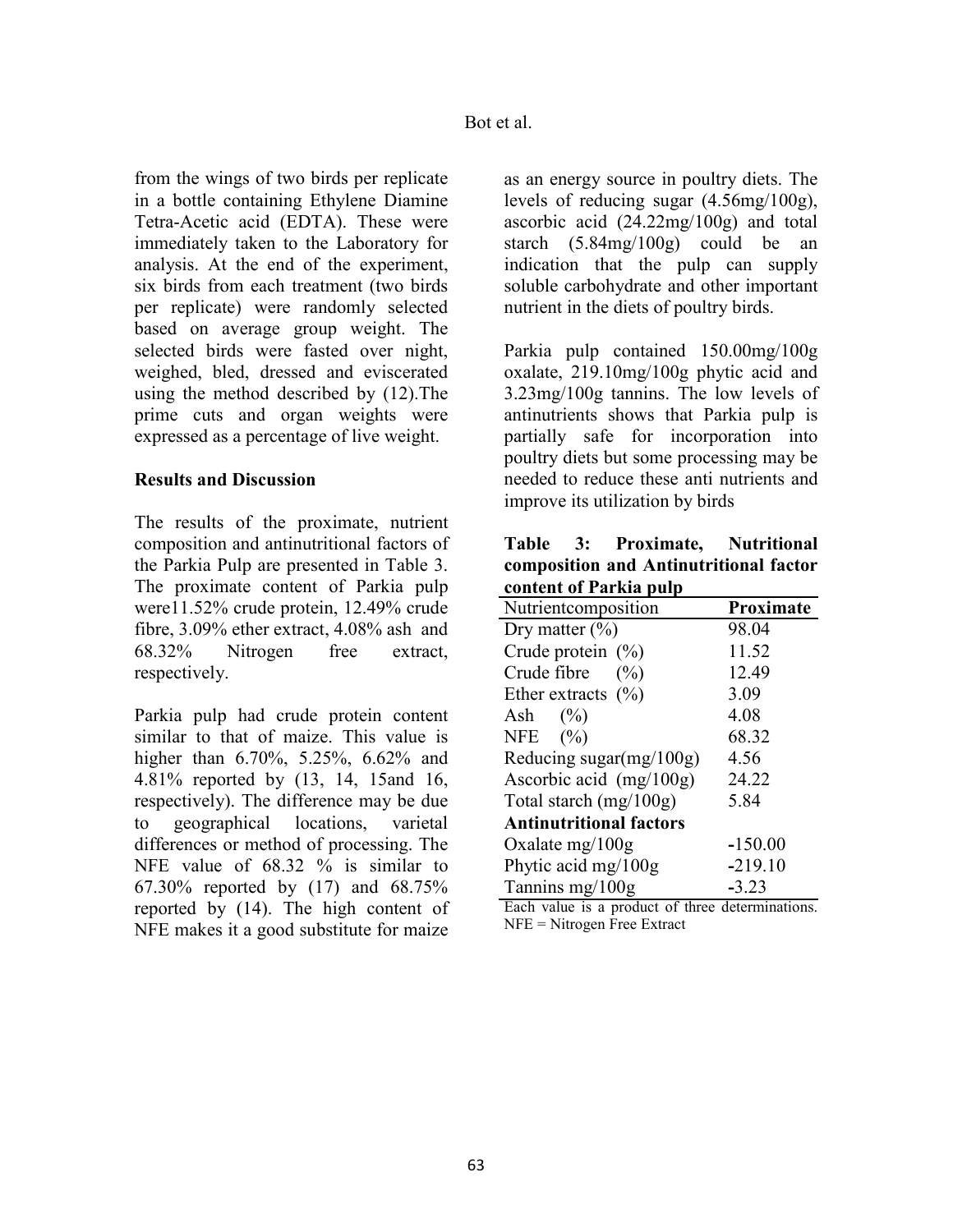The growth performance of broiler chicks fed diets in which Parkia pulp replaced Maize at the starter phase is presented in Table 4. There was a significant  $(P<0.05)$ decrease in all these production parameters measured as the replacement levels of Parkia pulp for maize increased in the diets. This could be due to low energy and high levels of fibre in the diets as the level of the African locust bean (*Parkia biglobosa*) pulp increased. It could also be associated with increased powdery nature of the diet as the level of the pulp increased. Birds tend to be put off feed when diets are powdery and unpalatable. This trend was observed by (13) when the level of Parkia pulp

increased across the dietary treatments. High fibre content was found to interfere with nutrient availability for growth and maintenance in broilers (18,19). According to these authors, Parkia pulp also has a slight sour taste which have a negative effect on palatability and consequently, feed intake. The level of dietary fibre increased while the energy content decreased with increase in level of Parkia pulp in this study, which probably affected the growth performance of the birds. According to (13) feed conversion ratio of broiler chickens was negatively affected as the levels of Parkia pulp increased across the dietary treatments.

| Table 4: The effect of replacing Maize with Parkia pulp on the growth performance |  |  |  |
|-----------------------------------------------------------------------------------|--|--|--|
| of Broiler starter $(0 - 4$ weeks)                                                |  |  |  |

|                                  |                    | % Maize replaced               |                  |                                  |                  |       |            |
|----------------------------------|--------------------|--------------------------------|------------------|----------------------------------|------------------|-------|------------|
| Parameter                        |                    | 25                             |                  | 50                               |                  | 100   | <b>SEM</b> |
| Initial weight $(g)$             | 40.45              | 40.62                          | 40.20            | 40.33                            | 40.450.          | 19    | <b>NS</b>  |
| Final weight $(g)$               |                    | $804.00^a$ 709.00 <sup>b</sup> | $563.00^{\circ}$ | $469.00^{\rm d}$                 | $302.00^e$       | 4.14  | $\ast$     |
| Feed intake (g/bird/day)         | $54.31^{\circ}$    | 53.08 <sup>a</sup>             | $49.41^{b}$      | $46.64^{b}$                      | $46.47^{\circ}$  | 0.99  | $\ast$     |
| Weightgain $(g/bird/day)$        | 22.13 <sup>a</sup> | $1911^b$                       | $14.71^{\circ}$  | $11.56^{\text{d}}$               | $7.28^e$         | 0.47  | $\ast$     |
| Feed conversion ratio            | $2.46^{\circ}$     | $2.78^{b}$                     | $3.37^{\circ}$   | $4.05^{\rm d}$                   | $6.16^e$         | 0.13  | $\ast$     |
| Feed cost/kg gain $(\mathbb{A})$ | $236.00^a$         |                                |                  | $252.00^a$ $292.00^b$ $331.00^b$ | $405.00^{\circ}$ | 17.86 | $\ast$     |
| Mortality $(\%)$                 | 0.00 <sup>a</sup>  | $0.33^{b}$                     | $0.33^{b}$       | $0.33^{b}$                       | $4.33^{\circ}$   | 0.09  | $\ast$     |

a, b, c, d, = Means in the same row having different superscript are significantly different (P<0.05). NS= Not significant (p>0.05):  $* =$  Significant difference (p<0.05): SEM=Standard error of means.

The cost per kg gain differed significantly  $(P<0.05)$  across the dietary treatments. The birds fed the lowest replacement level of 25% Parkia pulp in the diet had significant (P<0.05) lower cost per/kg gain compared to other dietary treatments but was not significantly (P>0.05) different from

birds fed the control diet.This may not be unrelated to the poor growth performance of the birds with increasing level of the pulp in the diets. This result was at variance with the report of (20) that the utilization of unconventional feed ingredients in livestock diets has been known to lower cost of production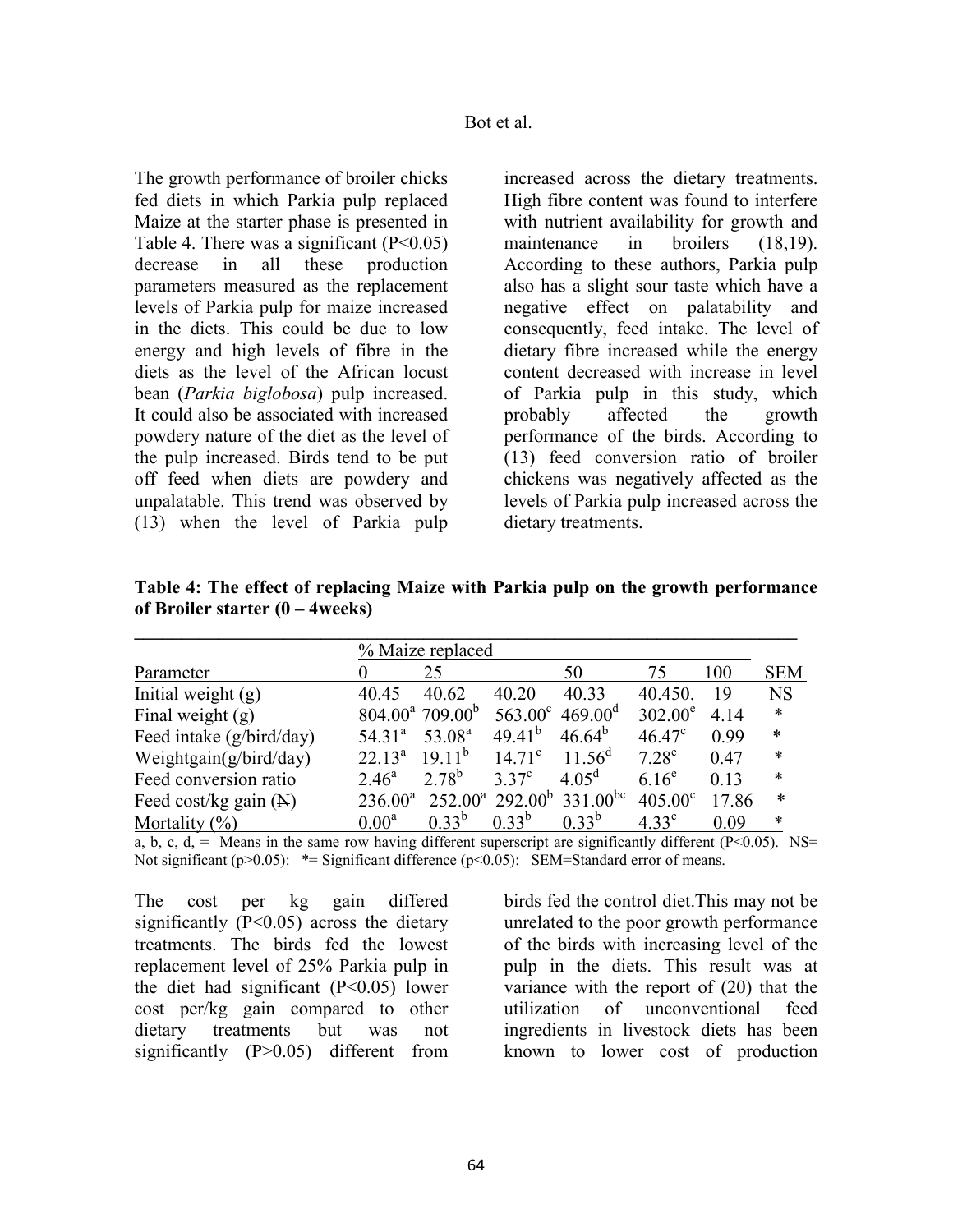because they are cheaper, readily available and of no competition with humans. However, itis in agreement with (21) who reported that the cost/kg gain of raising broiler starters fed with ginger waste meal increased as the level of ginger waste meal increased across the dietary treatments.

There was significant  $(P>0.05)$  increase in the percent mortality of the experimental birds across the dietary treatments as the level of Parkia pulp increased inthe diets. The reason for this trend is not clear but may be related to some intrinsic factors such as residual antinutrients. According to (18,19) some level of processing is necessary to reduce the antinutritional content of Parkia pulp before being incorporated into poultry diets.The results obtained from this experiment suggest that African locust bean pulp can be used to replace up to 25% of maize in broiler starter diets

without a significant increase in cost per kilogramme gain in weight.

Results obtained for the finisher phase (Table 5) indicate that birds fed the control diet and those on 25% replacement diet did not show significant (P<0.05) difference in most of the productive parameters such as final weight, weight gain, feed conversion ratio and feed cost per kilogramme gain. However, these were significantly (P<0.05) better than performance of birds fed higher replacement levels of Parkia pulp. There were significant  $(P<0.05)$ decrease in these parameters as the level of Parkia pulp increased in the diets. Poor feed intake and consequently low performance obtained may be due to dustiness and low palatability of the feed resulting from increased Parkia pulp in the diets.Kwari and Igwebuike (13) had earlier reported a decreased in feed intake as the level of Parkia pulp increased across the dietary treatments.

|                             |                  | % Maize replaced                                      |                                                                                      |                               |                  |       |            |
|-----------------------------|------------------|-------------------------------------------------------|--------------------------------------------------------------------------------------|-------------------------------|------------------|-------|------------|
| Parameter                   | 0                | 25                                                    | 50                                                                                   | 75                            | <b>100</b>       | SEM   | <b>LOS</b> |
| Intial weight $(g)$         | 644              | 6.44                                                  | 645                                                                                  | 644                           | 645              | 0.77  | <b>NS</b>  |
| Final weight $(g)$          |                  |                                                       | $1392^a$ $1388^a$ $1008^b$                                                           | $880^\circ$                   | 763 <sup>d</sup> | 5.35  | *          |
| Feedintake (g/bird/day)     | $112^a$          | $110^a$                                               |                                                                                      | $97.90^b$ $93.55^b$ $81.16^c$ |                  | 1.71  | *          |
| Weight gain (g/bird/day)    |                  |                                                       | $36.30^a$ 37.36 <sup>a</sup> 20.62 <sup>b</sup> 13.43 <sup>c</sup> 7.58 <sup>d</sup> |                               |                  | 1.51  | $\ast$     |
| Feed conversion ratio       |                  | 3.07 <sup>a</sup> 2.96 <sup>a</sup> 4.31 <sup>b</sup> |                                                                                      | $4.35^{b}$                    | $5.46^{\circ}$   | 0.38  | $\ast$     |
| Cost/kg gain $(\mathbb{H})$ | 249 <sup>a</sup> | $225^{\mathrm{a}}$                                    | $348^{b}$                                                                            | $446^\circ$                   | $440^\circ$      | 28.98 | *          |
| Mortality $(\%)$            |                  | $0.00^b$ $0.33^b 0.33^b$                              |                                                                                      | 1.00 <sup>b</sup>             | $4.00^{\rm a}$   | 0.56  | $\ast$     |

**Table 5: The effects of replacing Maize with Parkia pulp on growth performance of Broilers finisher (5–8weeks)** 

a, b, c = Means in the same row having different superscript are significantly different (P<0.05). NS= Not significant (p>0.05): \*= Significant difference (p<0.05): SEM=Standard error of means

 $0.33^{b}0.33^{b}$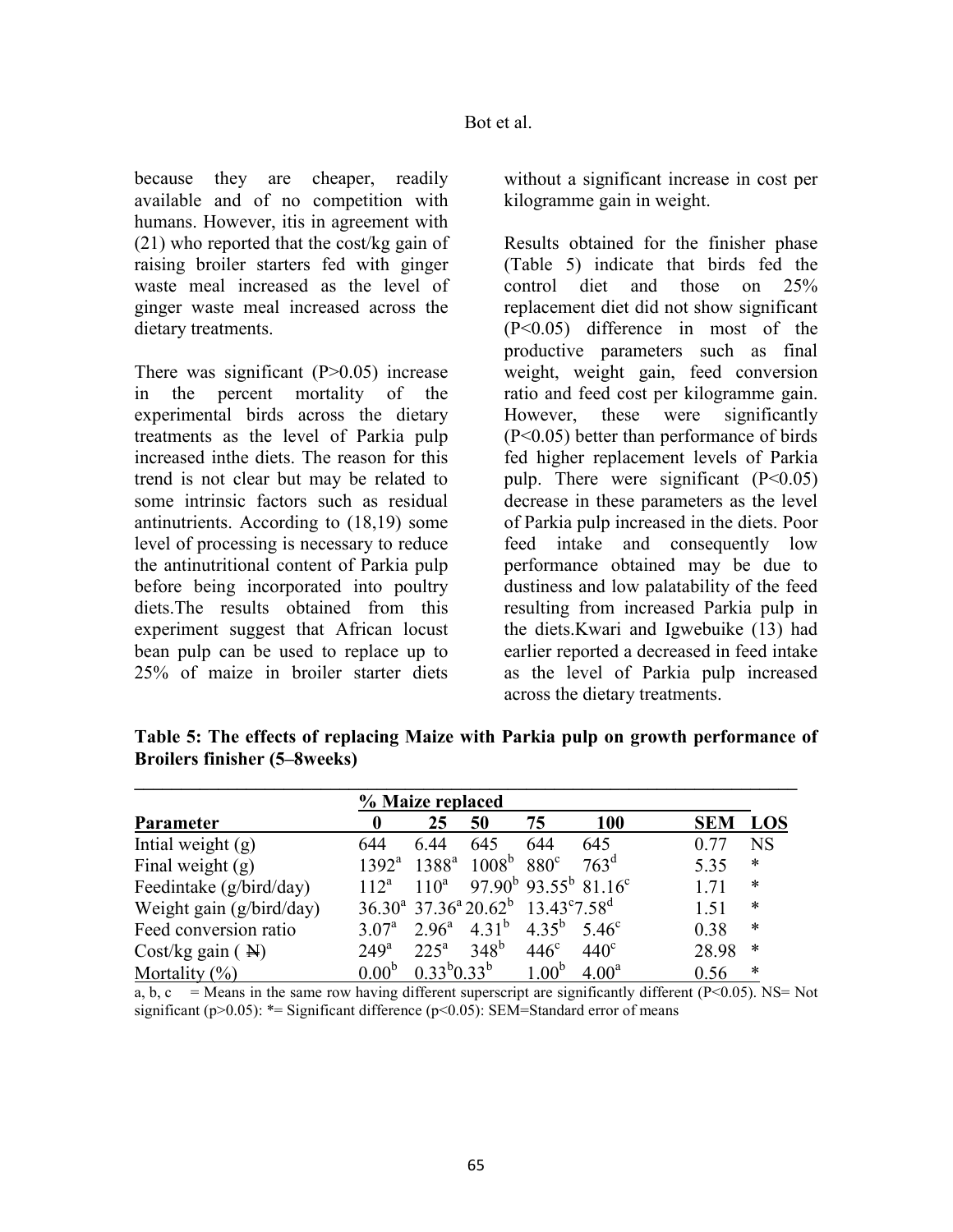Birds fed the control diet and 25%Parkia pulp diet had the highest final weight and weight gain compared to other birds across the dietary treatments. It was observed that as the level of inclusion of African locust bean pulp increased, the dietary levels of crude fibre increased and the energy level decreased. Kandra*et al*  (22) had earlier reported that body weights in meat type birds decreased when birds were fed higher fibre levels in the diets.The observation on final weight and weight gain supported (13) who reported a decrease in these parameters as the dietary levels of Parkia pulp increased. The same trend was observed for feed conversion ratio with birds fed diet containing 100% Parkia pulp having the worstfeed conversion ratio, probably because of poor feed utilization occasioned by fibre level or dustiness of the feed. Similarly, birds fed 25% replacement level hadthe least feed cost/kg gainwhich was not significantly different from the birds on the control diet. This resultwas in consonance with the findings of (18) who reported a similar result when maize was replaced with brewers dried grain in the diets of broiler finisher. Increase in percent mortality was observed acrossthe dietary treatments with birds fed 100% Parkia pulp diet recording the highest mortality. The palatability of the feed may have

been negatively affected and there could have been non availability of nutrients to the birds which may have marredtheir immunity level.

The blood parameters analysed from broilers fed replacement levels of Parkia pulp (Table 6) showed no negative effect on serumchemistry (glucose and cholesterol), platelet, RDW-cv and RDW-sd Also the values obtained for, RBC, PCV, Hb, MCV, MCH and MCHC falls within ranges normally reported for healthy birds (23). This suggests that Parkia pulp may not have had any negative effect on the serum biochemistry and haematology of birds.

Live weight, carcass weight and dressing percentage expressed as a percentage of live weight (Table 7) significantly (P<0.05) decreased across the dietary treatments. This is probably a reflection of the final weight of the birds which decreased as the replacement level of parkia pulp increased in the diets. These results concord with the observation of (21) who observed decreased values of live weight, carcass weight and dressing percentage between the treatments as the level of ginger waste meal increased in the diets of broiler chickens.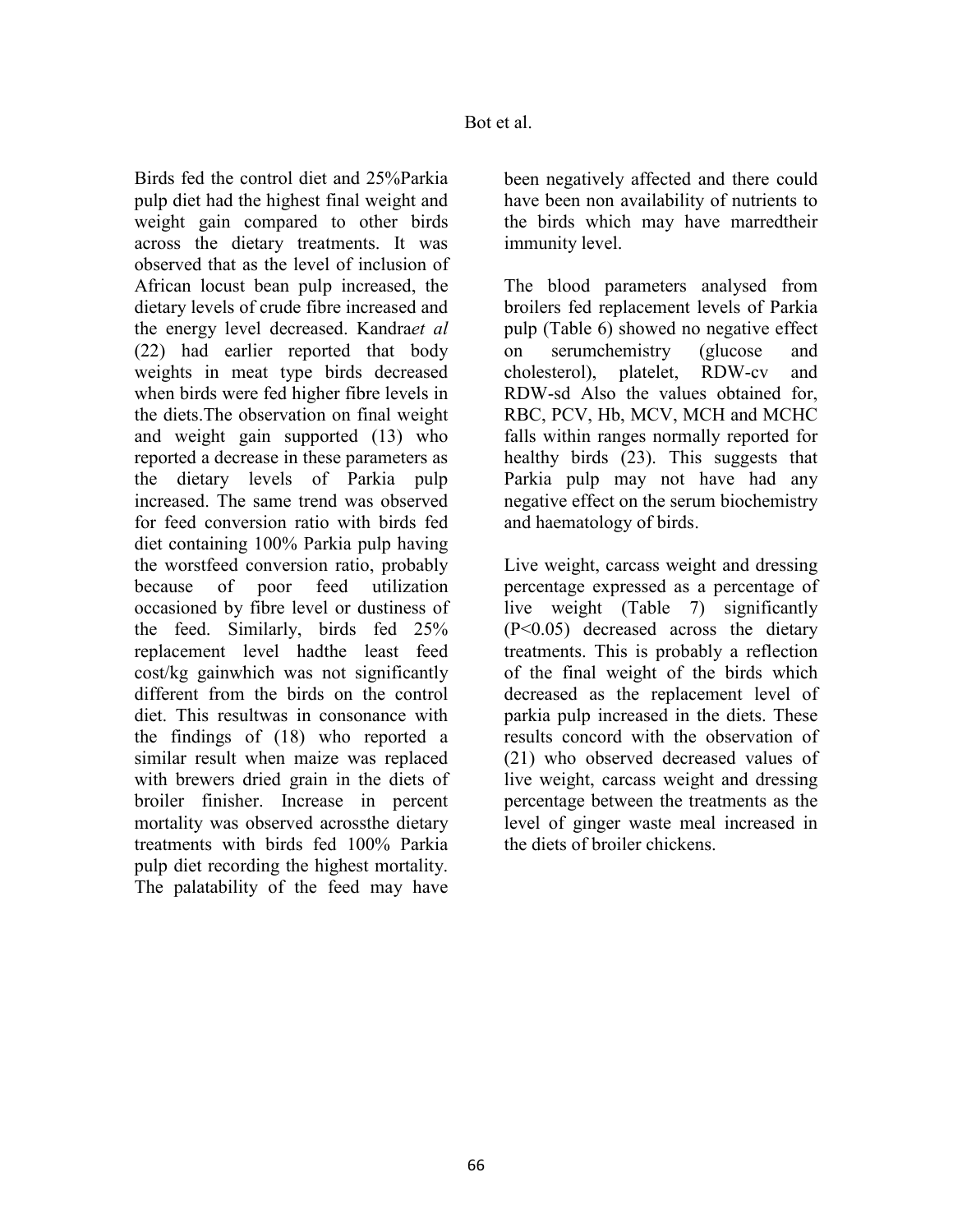| <b>%Maize replaced</b> ) |                 |                   |                    |                   |                                                                             |            |            |  |
|--------------------------|-----------------|-------------------|--------------------|-------------------|-----------------------------------------------------------------------------|------------|------------|--|
| <b>Parameter</b>         | 0               | 25                | 50                 | 75                | 100                                                                         | <b>SEM</b> | <b>LOS</b> |  |
| Glucose (mmol/l)         | 7.97            | 7.70              | 6.65               | 5.85              | 6.90                                                                        | 0.38       | <b>NS</b>  |  |
| Protein $(g/dl)$         | $46.33^{\circ}$ |                   |                    |                   | $51.60^a$ 45.22 <sup>c</sup> 48.59 <sup>b</sup> 45.48 <sup>c</sup>          | 0.64       | $\ast$     |  |
| Cholesterol (mmol/l)     | 2.20            | 1.95              | 1.87               | 2.13              | 1.67                                                                        | 0.37       | <b>NS</b>  |  |
| RBC $(x10^{12})$         | $2.92^{b}$      | $2.99^{ab}$       | $3.47^{\circ}$     | $3.30^{ab}$       | $3.20^{ab}$                                                                 | 0.31       | $\ast$     |  |
| PCV $(\% )$              | $35.10^{\circ}$ |                   |                    |                   | $37.03^{bc}$ 43.40 <sup>a</sup> 0.98 <sup>ab</sup> 37.93 <sup>bc</sup> 0.95 |            | $\ast$     |  |
| Hb(g/l)                  | $146^{\circ}$   | 152 <sup>ba</sup> | $173^{\rm a}$      | 161 <sup>ba</sup> | 151 <sup>ba</sup>                                                           | 2.02       | $\ast$     |  |
| MCV(f)                   | $121^{\rm b}$   | 124 <sup>a</sup>  | 125 <sup>a</sup>   | $122^a$           | 120 <sup>b</sup>                                                            | 1.76       | $\ast$     |  |
| $MCH$ (pg)               | $50.03^a$       | $50.93^{\circ}$   | $49.72^{\text{a}}$ |                   | $49.08^{\text{a}}$ 47.27 <sup>b</sup>                                       | 1.06       | $\ast$     |  |
| MCHC (g/l)               | $415^a$         | $409^{ab}$        | 398 <sup>b</sup>   | $403^{ab}$        | 394 <sup>b</sup>                                                            | 1.73       | $\ast$     |  |
| Platelet $(x10^9)$       | 8.50            | 10.50             | 10.00              | 11.67             | 8.50                                                                        | 0.74       | <b>NS</b>  |  |
| RDW-cv $(\%)$            | 7.95            | 8.17              | 8.38               | 8.18              | 8.62                                                                        | 0.44       | <b>NS</b>  |  |
| $RDW$ -sd $(f1)$         | 37.73           | 40.87             | 39.72              | 39.20             | 38.82                                                                       | 1.81       | <b>NS</b>  |  |

**Table 6: The effects of replacing Maize with Parkia pulp on some haematological parameters of Broiler chickens** 

\_\_\_\_\_\_\_\_\_\_\_\_\_\_\_\_\_\_\_\_\_\_\_\_\_\_\_\_\_\_\_\_\_\_\_\_\_\_\_\_\_\_\_\_\_\_\_\_\_\_\_\_\_\_\_\_\_\_\_\_\_\_\_\_\_\_\_\_\_\_

a,b,c = Means within the same row having different superscripts are significantly different (P<0.05).

NS  $=$  Not significant (P $> 0.05$ )

 $=$ Significant difference (P<0.05)

 $RBC = Red blood cells$ 

PCV = Packed Cell Volume

 $Hb = Haemoglobin$ 

 $MCV = Mean$  corpuscular volume

 $MCH$  = Mean corpuscular haemoglobin

 $MCHC = Mean$  corpuscular haemoglobin concentration

 $PLT = Platelets$ 

RDW-cv= Red blood cells (erythrocyte) distribution width coefficient of variation

RDW-sd=Red blood cells (erythrocyte) distribution width standard deviation

The Prime cuts (breast, wings and drumsticks) showed a significant (P>0.05) decrease as the level of Parkia pulp increased across the dietary treatments (Table 7). This is also a reflection of the liveweight of the

birds.Apart from the gastro intestinal tract which showed significant  $(P<0.05)$ differences across the treatments, other parameters did not show any significant (P>0.05) difference among the **treatments**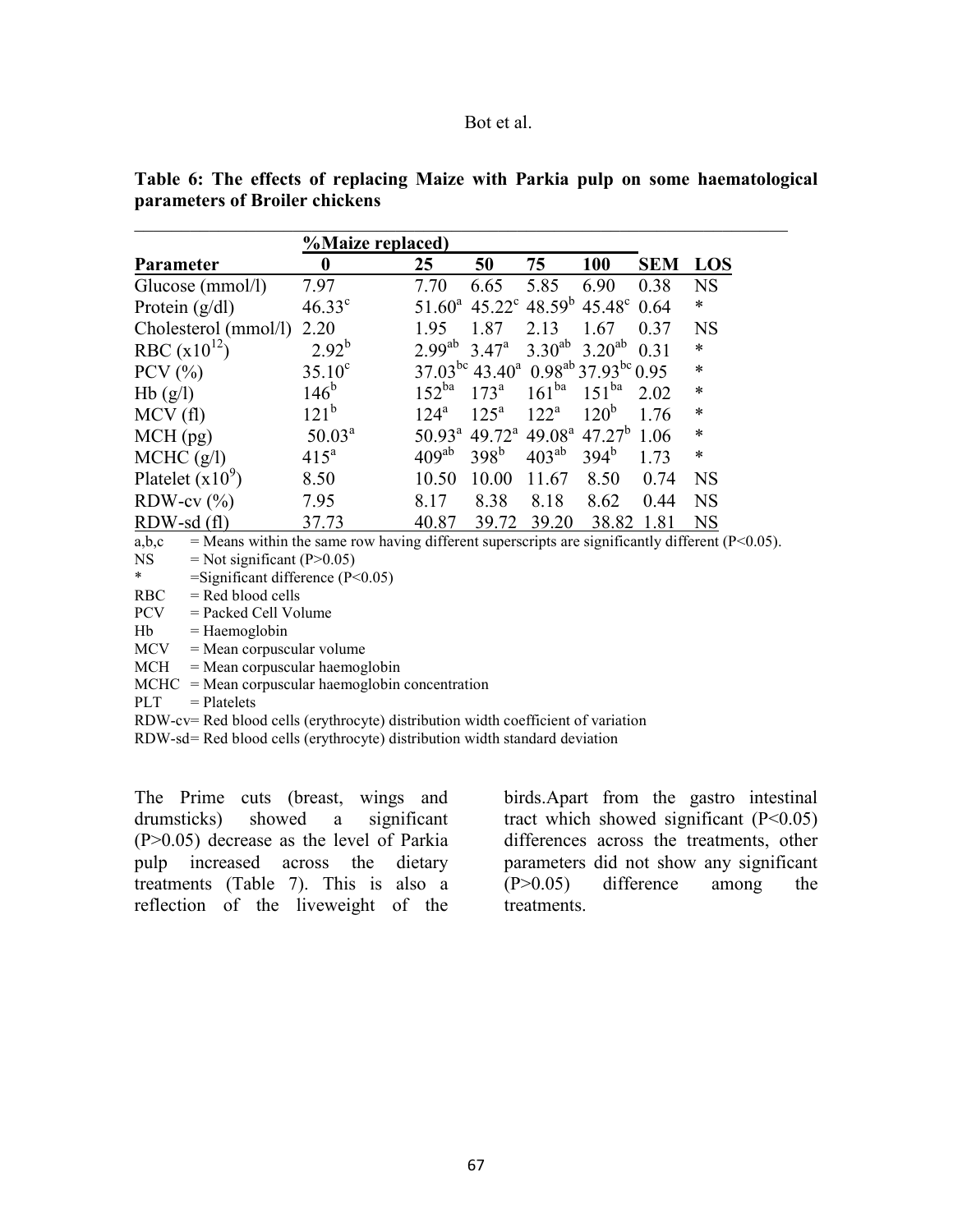|                      | % Maize replaced   |                    |                                                                    |                               |                   |            |           |
|----------------------|--------------------|--------------------|--------------------------------------------------------------------|-------------------------------|-------------------|------------|-----------|
| Parameter            | 0                  | 25                 | 50                                                                 | 75                            | 100               | <b>SEM</b> | LOS       |
| Live weight $(g)$    | $1314^{a}$         | 1253 <sup>a</sup>  | $949^{\overline{b}}$                                               | $789^\circ$                   | $678^\circ$       | 47.80      | $\ast$    |
| Carcass weight $(g)$ | 891 <sup>a</sup>   | 818 <sup>a</sup>   | 599 <sup>b</sup>                                                   | $436^{\circ}$                 | $312^d$           | 33.06      | $\ast$    |
| Dressing percentage  | 67.80 <sup>a</sup> |                    | $65.31^a$ $63.10^a$ $54.97^b$                                      |                               | $46.26^{\circ}$   | 1.90       | $\ast$    |
| Back                 | 12.35              | 11.37              | 11.94                                                              | 11.69                         | 10.67             | 0.71       | <b>NS</b> |
| <b>Breast</b>        | $24.55^a$          |                    | $20.84^b$ 19.22 <sup>c</sup> 14.65 <sup>d</sup> 10.36 <sup>e</sup> |                               |                   | 0.55       | $\ast$    |
| Wings                | $10.14^a$          | $9.26^{ab}$        | $9.57^{ab}$                                                        | $8.22^{bc}$ 7.00 <sup>c</sup> |                   | 0.56       | $\ast$    |
| Thighs               | 10.46              | 10.41              | 10.3                                                               | 19.30                         | 9.19              | 0.67       | <b>NS</b> |
| Drumsticks           | $9.51^{ab}$        |                    | $11.02^a$ 10.89 <sup>a</sup> 10.34 <sup>ab</sup> 8.34 <sup>b</sup> |                               |                   | 0.74       | $\ast$    |
| Liver                | 2.78               | 2.77               | 2.55                                                               | 3.05                          | 2.91              | 0.18       | <b>NS</b> |
| Heart                | 0.66               | 0.67               | 0.70                                                               | 0.84                          | 0.83              | 0.06       | <b>NS</b> |
| Gizzard              | 2.51               | 2.11               | 2.13                                                               | 1.90                          | 2.14              | 0.18       | <b>NS</b> |
| Proventriculus       | $0.63^{ab}$        | $0.54^{ab}$        | $0.53^{b}$                                                         | $0.69^{\rm a}$                | $0.56^{ab}$       | 0.05       | $\ast$    |
| Spleen               | 0.14               | 0.13               | 0.15                                                               | 0.07                          | 0.08              | 0.03       | <b>NS</b> |
| Small intestine      | 6.26 <sup>d</sup>  | 6.58 <sup>cd</sup> | $8.22^{bc}$                                                        | $9.59^{b}$                    | $11.80^a$         | 0.56       | $\ast$    |
| Large intestine      | $0.59^{\rm b}$     | $0.56^{\rm b}$     | $1.23^a$                                                           | $0.87^{ab}$                   | 1.11 <sup>a</sup> | 0.27       | $\ast$    |

| Table 7: The effects of replacing Maize with Parkia pulp on Carcass characteristics of |  |
|----------------------------------------------------------------------------------------|--|
| <b>Broiler Chickens.</b>                                                               |  |

**\_\_\_\_\_\_\_\_\_\_\_\_\_\_\_\_\_\_\_\_\_\_\_\_\_\_\_\_\_\_\_\_\_\_\_\_\_\_\_\_\_\_\_\_\_\_\_\_\_\_\_\_\_\_\_\_\_\_\_\_\_\_\_\_\_\_\_\_\_\_\_** 

a,b,c = Means within the same row having different superscripts are significantly different (p<0.05).<br>NS = Not significant (p>0.05) \*= Significant difference (p<0.05). SEM= Standard error of mean =Not significant (p>0.05) \*=Significant difference (p<0.05) SEM= Standard error of mean

## **Conclusion and Application**

It was concluded that:

- 1. *Parkia biglobosa* pulp contain valuable nutrients that can be harnessed and utilized in the diets of broiler chickens
- 2. Final weight, weight gain, feed conversion ratio and feed cost per kilogramme gain reduced with increasing replacement levels of parkia pulp.
- 3. Inclusion of Parkia Pulp meal in the diets of broiler chickens did not adversely affect the carcass and haematological characteristics of the birds.
- 4. Twenty five percent (25%) of maize can be replaced with Parkia pulp

without a deleterious effect on performance of broiler chickens.

# **References**

- 1 Aduku, A.O. (1992). *Practical livestock feeds Production in the tropics.* S. Asekume and Co. Publishers. P.O. Box 15, Samaru, Zaria, Nigeria.
- 2 Aduku, A.O. (2004).*Animal utrition in the Tropics. Feeds and feeding, pasturemanagement, Monogastric and ruminant utrition.* Typeset by Davcon computers and business bureau. 11 Baptist church road Samaru, Zaria, Nigeria.
- 3 Dafwang, I.I. Shwarmen, E.B.N. (1996). Utilisation of rice offal in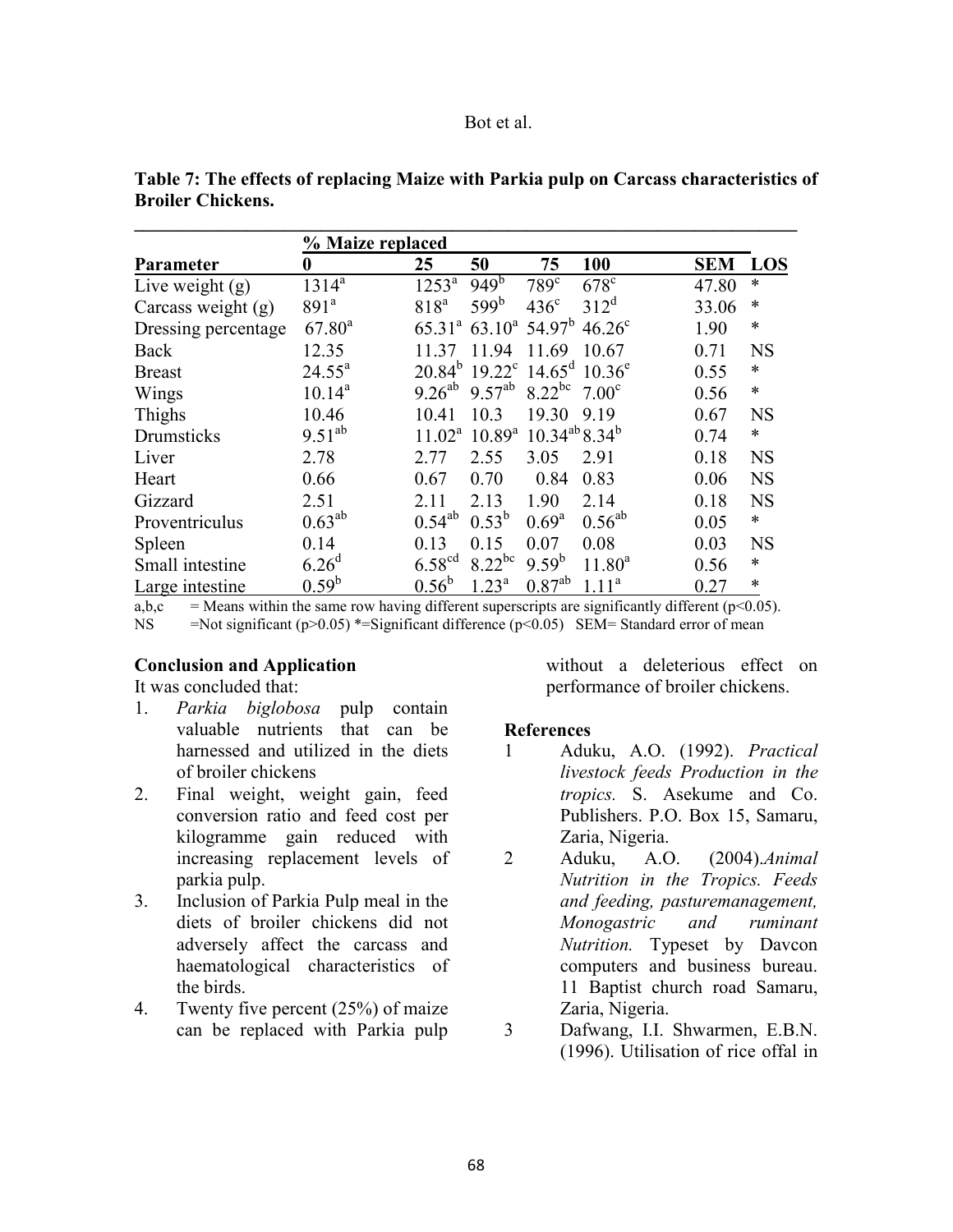practical rations for Broiler chicks. *Nigerian Journal of Animal Production*. 23 (1 and 2): 21-23.

- 4 Dafwang, I.I. (2006). Meat, Eggs and Milk from farm waste: Exploration in Animal Nutrition Research and Extension. An inaugural lecture. NAERLS, Department, A.B.U, Zaria, Nigeria.
- 5 FAO, (1997).Food and Agricultural Organisation.Production Year Book. Rome Italy 50: 112-118.
- 6 Knudsen, P.B. and Sohel, A.S. (1970).The Vom herd. A study of the performance of a mixed Friesian/Zebu herd in a tropical environment. *Tropical Agriculture International* 47(3): 189-203.
- 7 National Veterinary Research Institute (NVRI, 2006).<br>Programme of the 80<sup>th</sup> Programme of the Anniversary of the NVRI, Vom, Jos, Nigeria. October, 12-18.
- 8 Association of Official Analytical Chemists (AOAC) (1990). Official method of analysis. $(15<sup>th</sup>$ edition). Washington D.C. USA.
- 9 Santram, S.K. Ronald, R.S. Michael, D.E. and David, G.A. (1981).Effects of heat treatments on antinutritional factors and quality of proteins in Winged bean. Journal of Science Food Agriculture. 39:267-275.
- 10 Negi, (1980). Notes on tannins in tree peddes. *Indian Journal of Animal Science.* 50(10):821-883.
- 11 NRC, (1994). National research council .*Nutrient requirements of Poultry.*9 Revised Edition.National Academy of Sciences. Washington. D. C.
- 12 Hann, G. and Spindler, M. (2002). Method of dissection of turkey carcase. *World Poultry Science Journal.* 58:179-201.
- 13 Kwari, I.D. and Igwebuike, J.U. (2002). Performance of Broiler chickens fed graded levels of African locust bean (*Parkia biglobosa*) pulp. *Proceedings of the Nigerian Society for Animal* Production (NSAP) Sept. 17<sup>th</sup> -19<sup>th</sup>, University of Maiduguri, Maiduguri, Nigeria.
- 14 Bello, M.O. Falade, O.S. Adewusi, S.R.A. and Olawore, N.O. (2008).Studies on the chemical composition and antnutrients of some lesser known Nigeria fruits. *African Journal of Biotechnology* 7(21): 3972-3979.
- 15 Alabi, D.A. Akinsulire, O.R. Sanyaolu, M.A. (2005). Qualitative determination of chemical and Nutritional composition of *Parkia biglobosa (Jacq.)* Benth. *African Journal of Biotechnology* .4(8):812-814.
- 16 Hassan, l.G. and Umar, K.J. (2005). Protein and amino acids composition of African locust bean *(Parkia biglobosa)*. *Tropical and subtropical Agroeco systems*, 5(2005): 45-50.
- 17 Gernah, D. I. Atolagbe, M.O. and Echegwo, C.C. (2005). Nutritional composition of the